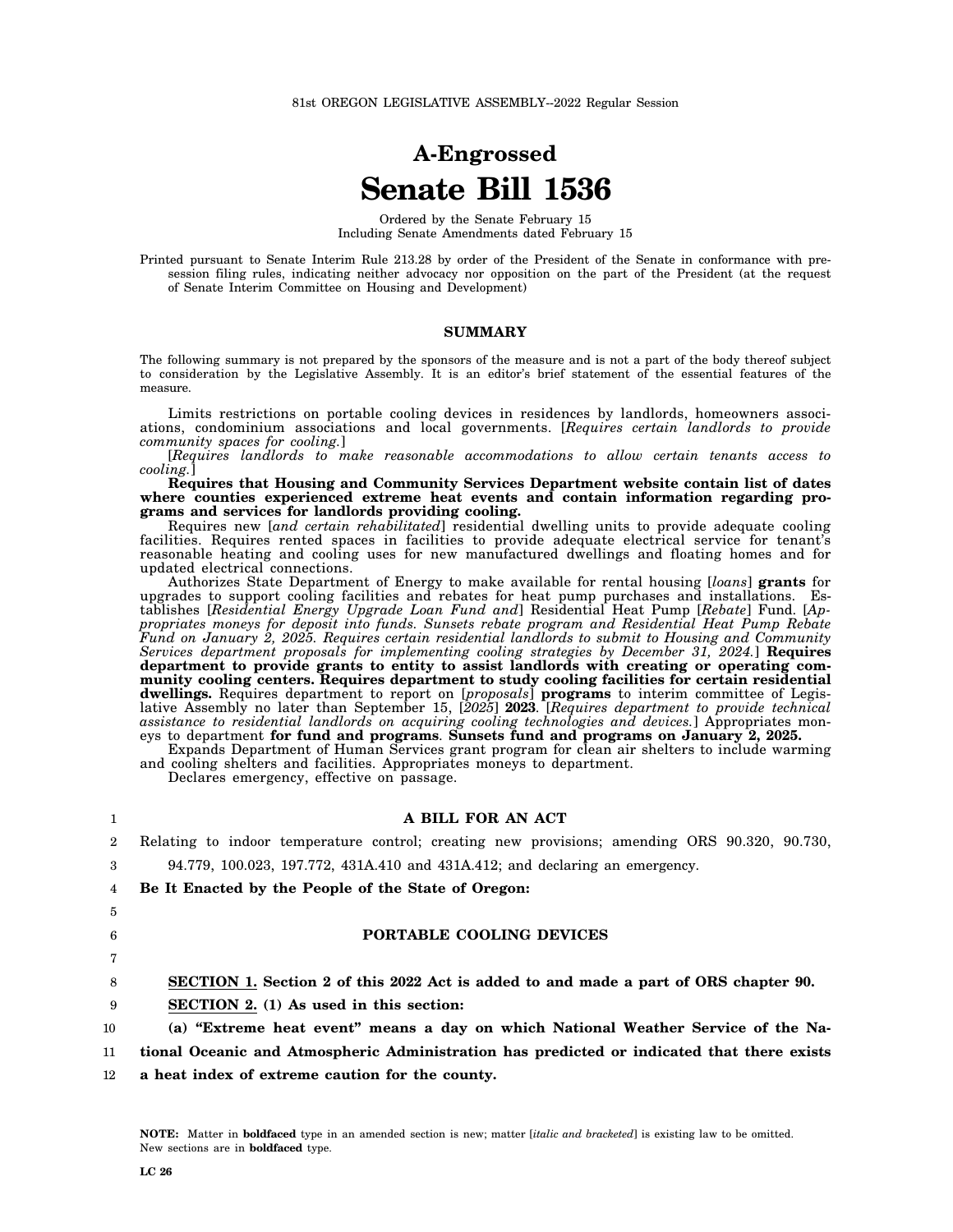| 1        | (b) "Portable cooling device" includes air conditioners and evaporative coolers, including                                                       |
|----------|--------------------------------------------------------------------------------------------------------------------------------------------------|
| 2        | devices mounted in a window or that are designed to sit on the floor but not including de-                                                       |
| 3        | vices whose installation or use requires alteration to the dwelling unit.                                                                        |
| 4        | (2) A landlord may not prohibit or restrict a tenant from installing or using a portable                                                         |
| 5        | cooling device of the tenant's choosing, unless:                                                                                                 |
| 6        | (a) The installation or use of the device would:                                                                                                 |
| 7        | (A) Violate building codes or state or federal law;                                                                                              |
| 8        | (B) Violate the device manufacture's written safety guidelines for the device;                                                                   |
| 9        | (C) Damage the premises or render the premises uninhabitable; or                                                                                 |
| 10       | (D) Require amperage to power the device that cannot be accommodated by the power                                                                |
| 11       | service to the building, dwelling unit or circuit;                                                                                               |
| 12       | (b) If the device would be installed in a window:                                                                                                |
| 13       | (A) The window is a necessary egress from the dwelling unit;                                                                                     |
| 14       | (B) The device would interfere with the tenant's ability to lock a window that is acces-                                                         |
| 15       | sible from outside;                                                                                                                              |
| 16       | (C) The device requires the use of brackets or other hardware that would damage or void                                                          |
| 17       | the warranty of the window or frame, puncture the envelope of the building or otherwise                                                          |
| 18       | cause significant damages;                                                                                                                       |
| 19       | (D) The restrictions require that the device be adequately drained to prevent damage to                                                          |
| 20       | the dwelling unit or building; or                                                                                                                |
| 21       | (E) The restrictions require that the device be installed in a manner that prevents risk                                                         |
| 22       | of falling; or                                                                                                                                   |
| 23       | (c) The restrictions require that the device be:                                                                                                 |
| 24       | (A) Installed or removed by the landlord or landlord's agent;                                                                                    |
| 25       | (B) Subject to inspection or servicing by the landlord or landlord's agent; or                                                                   |
| 26       | (C) Removed from October 1 through April 30.                                                                                                     |
| 27       | (3) A landlord may not enforce a restriction on portable cooling devices against a tenant                                                        |
| 28       | allowed under subsection (2) of this section unless the restrictions are in writing and deliv-                                                   |
| 29       | ered to the tenant. The written restrictions must include whether the landlord intends to                                                        |
| 30       | operate, whenever there is an extreme heat event for the county of the premises, one or                                                          |
| 31       | more community cooling spaces available to the tenant that are located on or near the                                                            |
| 32       | premises and that maintain a temperature of not higher than 80 degrees Fahrenheit.                                                               |
| 33       | (4) A landlord is immune from liability for any claim for damages, injury or death caused                                                        |
| 34       | by a portable cooling device installed by the tenant.                                                                                            |
| 35       | (5) A landlord who must limit portable cooling devices for a building under subsection                                                           |
| 36       | $(2)(a)(D)$ of this section shall prioritize allowing the use of devices for individuals who require                                             |
| 37       | a device to accommodate a disability. A landlord is not responsible for any interruption in                                                      |
| 38       | electrical service that is not caused by the landlord, including interruptions caused by an                                                      |
| 39       | electrical supply's inability to accommodate use of a portable cooling device.                                                                   |
| 40       | (6) If a landlord issues a termination notice under ORS 90.392 or 90.630 based on a vio-                                                         |
| 41       | lation of a restriction regulating a portable cooling device allowed under subsection (2) of this                                                |
| 42       | section:                                                                                                                                         |
| 43       | (a) On each day that there is an extreme heat event for the county of the premises, the                                                          |
|          |                                                                                                                                                  |
| 44<br>45 | notice period described in ORS $90.392$ (3), (4), (5) or (6) or $90.630$ (1), (3) or (6) does not run.<br>(b) The termination notice must state: |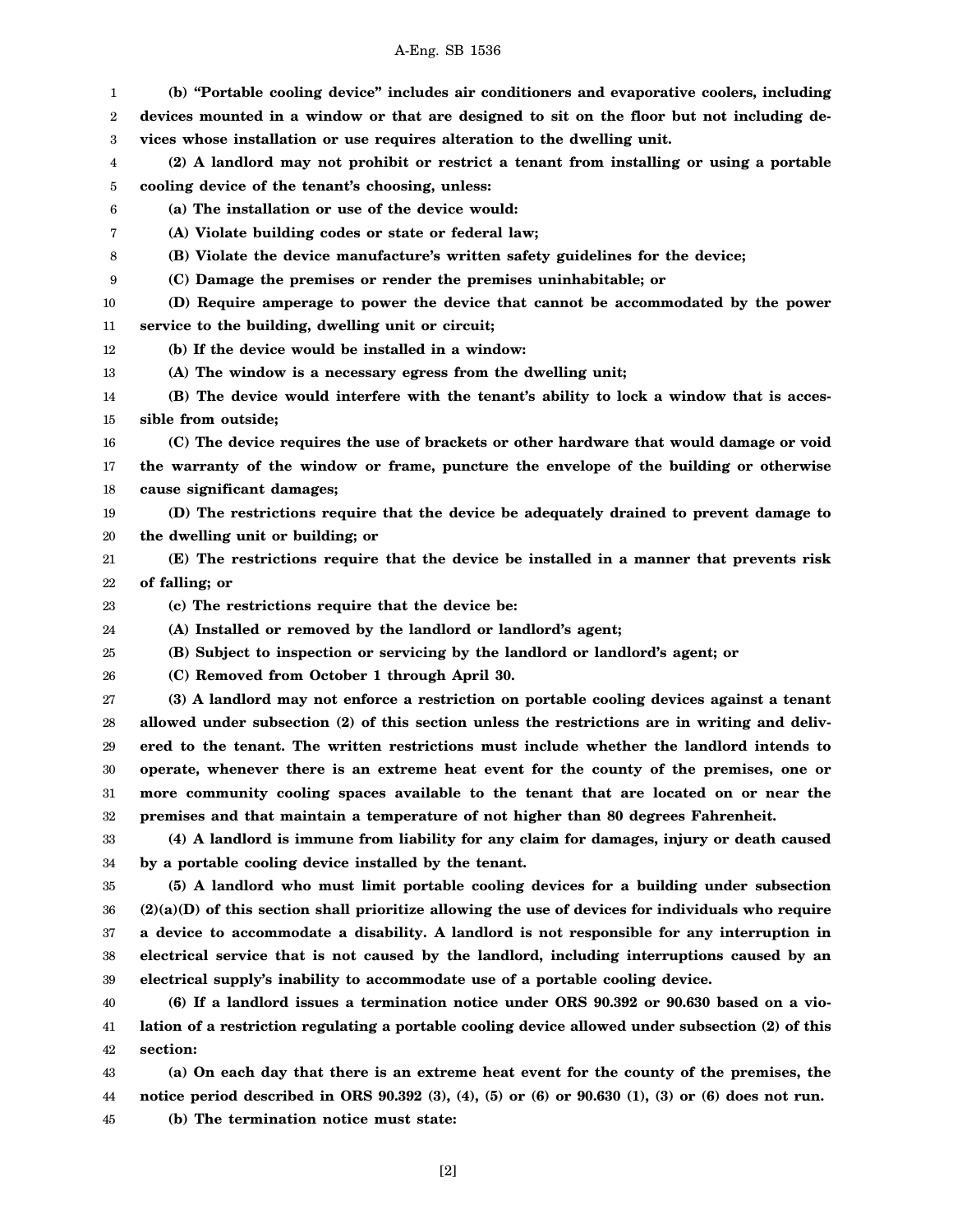1 2 3 4 5 6 7 8 9 10 11 12 13 14 15 16 17 18 19 20 21 22 23 24 25 26 27 28 29 30 31 32 33 34 35 36 37 38 39 40 41 **(A) The deadline of a cure period designated in the notice, if any; (B) That the date of termination specified in the notice will be extended by one day for each day that there is an extreme heat event for the county of the premises; and (C) That information regarding days with an extreme heat event can be found on the website for the Housing and Community Services Department. SECTION 3.** ORS 94.779 is amended to read: 94.779. (1) A provision of a planned community's governing document or landscaping or architectural guidelines that imposes irrigation requirements on an owner or the association is void and unenforceable while any of the following is in effect: (a) A declaration by the Governor that a severe, continuing drought exists or is likely to occur in a political subdivision within which the planned community is located; (b) A finding by the Water Resources Commission that a severe, continuing drought exists or is likely to occur in a political subdivision within which the planned community is located; (c) An ordinance adopted by the governing body of a political subdivision within which the planned community is located that requires conservation or curtailment of water use; or (d) A rule adopted by the association under subsection (2) of this section to reduce or eliminate irrigation water use. (2) Notwithstanding any provision of a planned community's governing documents or landscaping or architectural guidelines imposing irrigation requirements on an owner or the association, an association may adopt rules that: (a) Require the reduction or elimination of irrigation on any portion of the planned community. (b) Permit or require the replacement of turf or other landscape vegetation with xeriscape on any portion of the planned community. (c) Require prior review and approval by the association or its designee of any plans by an owner or the association to replace turf or other landscape vegetation with xeriscape. (d) Require the use of best practices and industry standards to reduce the landscaped areas and minimize irrigation of existing landscaped areas of common property where turf is necessary for the function of the landscaped area. (3) Except as provided in subsections (4) and (5) of this section, **if adopted on or after January 1, 2018,** the following provisions of a planned community's governing document are void and unenforceable: (a) A provision that prohibits or restricts the use of the owner's unit or lot as the premises of an exempt family child care provider participating in the subsidy program under ORS 329A.500; or (b) If the unit does not share a wall, floor or ceiling surface in common with another unit, a provision that prohibits or restricts the use of the owner's unit or lot as a certified or registered family child care home pursuant to ORS 329A.250 to 329A.450. (4) Subsection (3) of this section does not prohibit a homeowners association from adopting or enforcing a provision of the planned community's governing document that regulates parking, noise, odors, nuisance, use of common property or activities that impact the cost of insurance policies held by the planned community, provided the provision: (a) Is reasonable; and

42 43 44 (b) Does not have the effect of prohibiting or restricting the use of a unit or lot as the premises of an exempt family child care provider participating in the subsidy program under ORS 329A.500 or as a certified or registered family child care home pursuant to ORS 329A.250 to 329A.450.

45 (5)(a) Subsection (3) of this section does not apply to planned communities that provide housing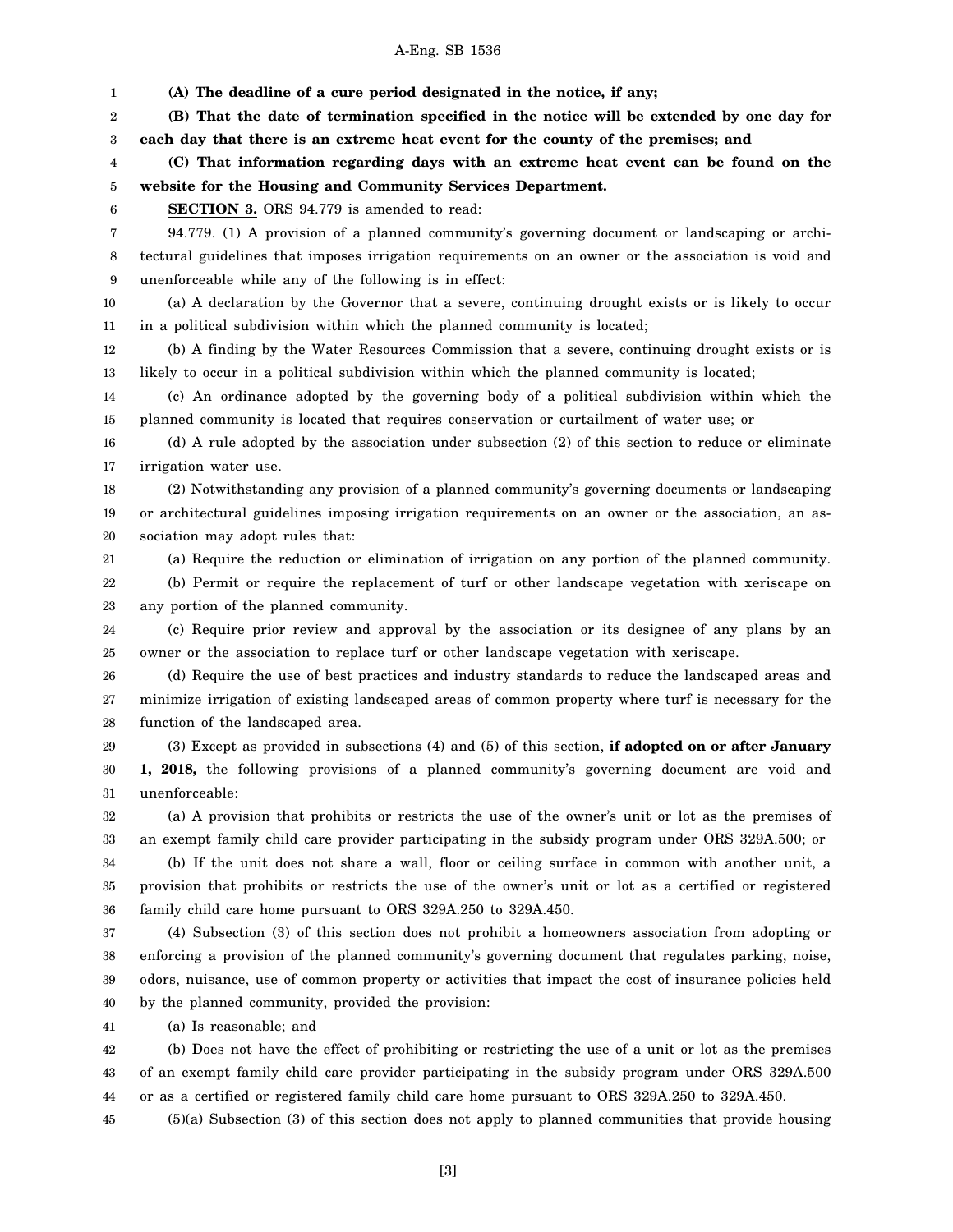1 2 3 4 5 6 7 8 9 10 11 12 13 14 15 16 17 18 19 20 21 22 23 24 25 26 27 28 29 30 31 32 33 34 35 36 37 38 39 40 41 42 43 44 for older persons. (b) As used in this subsection, "housing for older persons" has the meaning given that term in ORS 659A.421. **(6) A provision in a planned community's governing document that restricts or prohibits the installation or use of a portable cooling device, as defined in section 2 (1) of this 2022 Act, is void and unenforceable, unless: (a) The installation or use of the device would: (A) Violate building codes or state or federal law; or (B) Violate the device manufacture's written safety guidelines for the device; or (b) The restrictions are only to require that the device be removed from October 1 through April 30. SECTION 4.** ORS 100.023 is amended to read: 100.023. (1) A provision of a condominium's governing document or landscaping or architectural guidelines that imposes irrigation requirements on a unit owner or the association is void and unenforceable while any of the following is in effect: (a) A declaration by the Governor that a severe, continuing drought exists or is likely to occur in a political subdivision within which the condominium is located; (b) A finding by the Water Resources Commission that a severe, continuing drought exists or is likely to occur in a political subdivision within which the condominium is located; (c) An ordinance adopted by the governing body of a political subdivision within which the condominium is located that requires conservation or curtailment of water use; or (d) A rule adopted by the association under subsection (2) of this section to reduce or eliminate irrigation water use. (2) Notwithstanding any provision of a condominium's governing document or landscaping or architectural guidelines imposing irrigation requirements on a unit owner or the association, an association may adopt rules that: (a) Require the reduction or elimination of irrigation on any portion of the condominium. (b) Permit or require the replacement of turf or other landscape vegetation with xeriscape on any portion of the condominium. (c) Require prior review and approval by the association or its designee of any plans by a unit owner or the association to replace turf or other landscape vegetation with xeriscape. (d) Require the use of best practices and industry standards to reduce the landscaped areas and minimize irrigation of existing landscaped general common elements where turf is necessary for the function of the general common elements. (3) Except as provided in subsections (4) and (5) of this section, **if adopted after January 1, 2018,** the following provisions of a condominium's governing document are void and unenforceable: (a) A provision that prohibits or restricts the use of the unit owner's condominium unit or any limited common element designated for exclusive use by the occupants of the unit as the premises of an exempt family child care provider participating in the subsidy program under ORS 329A.500; or (b) If the condominium unit does not share a wall, floor or ceiling surface in common with another unit, a provision that prohibits or restricts the use of the unit owner's condominium unit or any limited common element designated for exclusive use by the occupants of the unit as a certified or registered family child care home pursuant to ORS 329A.250 to 329A.450.

45 (4) Subsection (3) of this section does not prohibit an association of unit owners from adopting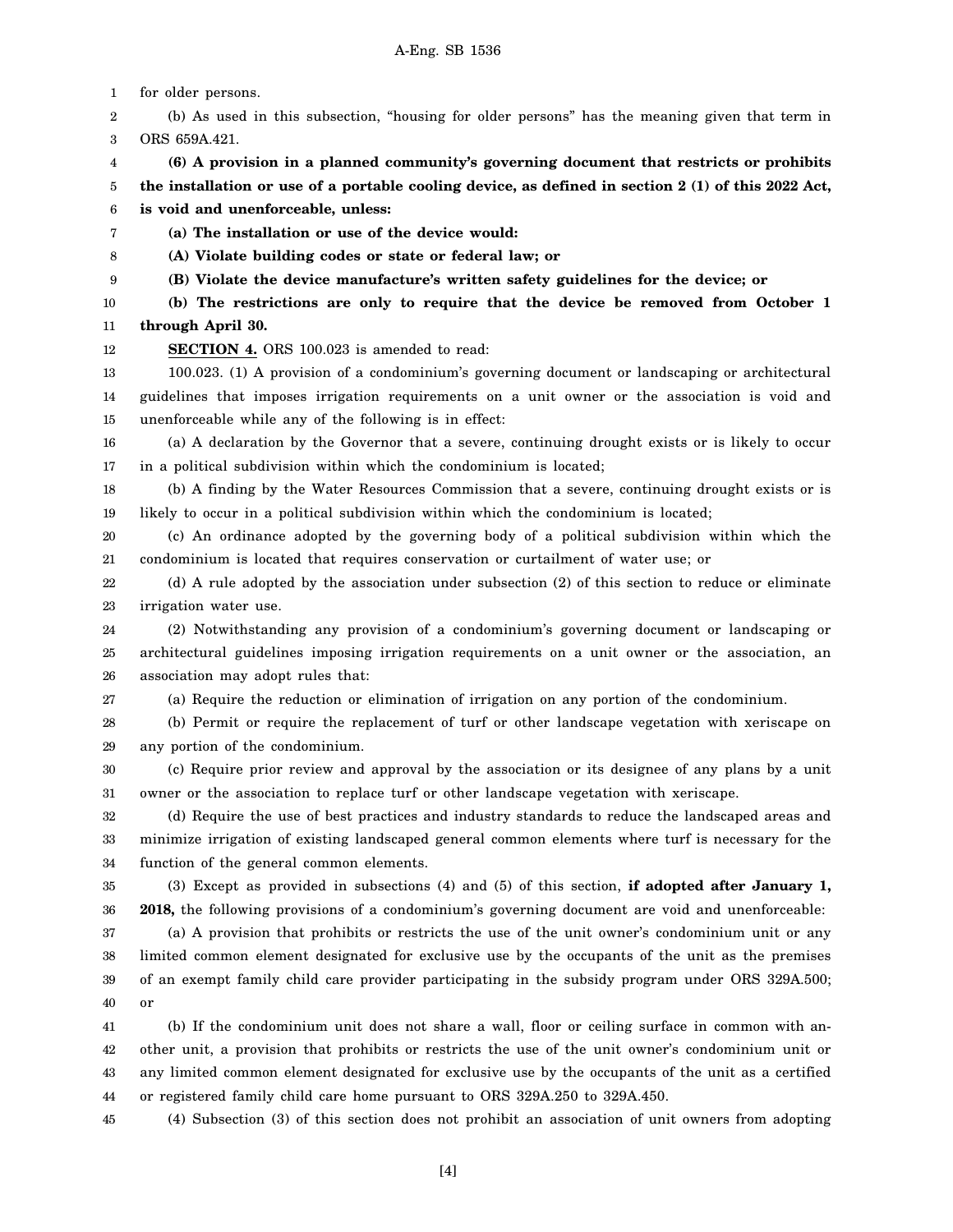| 1<br>2 | or enforcing a provision of the condominium's governing document that regulates parking, noise,<br>odors, nuisance, use of common elements or activities that impact the cost of insurance policies held |
|--------|----------------------------------------------------------------------------------------------------------------------------------------------------------------------------------------------------------|
| 3      | by the condominium, provided the provision:                                                                                                                                                              |
| 4      | (a) Is reasonable; and                                                                                                                                                                                   |
| 5      | (b) Does not have the effect of prohibiting or restricting the use of a unit as the premises of an                                                                                                       |
| 6      | exempt family child care provider participating in the subsidy program under ORS 329A.500 or as                                                                                                          |
| 7      | a certified or registered family child care home pursuant to ORS 329A.250 to 329A.450.                                                                                                                   |
| 8      | $(5)(a)$ Subsection $(3)$ of this section does not apply to condominiums that provide housing for                                                                                                        |
| 9      | older persons.                                                                                                                                                                                           |
| 10     | (b) As used in this subsection, "housing for older persons" has the meaning given that term in                                                                                                           |
| 11     | ORS 659A.421.                                                                                                                                                                                            |
| 12     | (6) A provision in a condominium's governing document that restricts or prohibits the                                                                                                                    |
| 13     | installation or use of a portable cooling device, as defined in section 2 (1) of this 2022 Act, is                                                                                                       |
| 14     | void and unenforceable, unless:                                                                                                                                                                          |
| 15     | (a) The installation or use of the device would:                                                                                                                                                         |
| 16     | (A) Violate building codes or state or federal law;                                                                                                                                                      |
| 17     | (B) Violate the device manufacture's written safety guidelines for the device;                                                                                                                           |
| 18     | (C) Interfere with the common elements of the condominium; or                                                                                                                                            |
| 19     | (D) Require amperage to power the device that cannot be accommodated by the power                                                                                                                        |
| 20     | service to the building, unit or circuit;                                                                                                                                                                |
| 21     | (b) The device would be installed in a window and:                                                                                                                                                       |
| 22     | (A) The window is a necessary egress from the unit;                                                                                                                                                      |
| 23     | (B) The device would interfere with the unit owner's ability to lock a window that is ac-                                                                                                                |
| 24     | cessible from outside;                                                                                                                                                                                   |
| 25     | (C) Requires the use of brackets or other hardware that would damage or void the war-                                                                                                                    |
| 26     | ranty of the window or frame, puncture the envelope of the building or otherwise cause sig-                                                                                                              |
| 27     | nificant damages;                                                                                                                                                                                        |
| 28     | (D) The restrictions require that the device be adequately drained to prevent damage to                                                                                                                  |
| 29     | the dwelling unit or building; or                                                                                                                                                                        |
| 30     | (E) The restrictions require that the device be installed in a manner that prevents risk                                                                                                                 |
| 31     | of falling; or                                                                                                                                                                                           |
| 32     | (c) The restrictions are only to require that the device be:                                                                                                                                             |
| 33     | (A) Installed by building maintenance or a licensed contractor; or                                                                                                                                       |
| 34     | (B) Removed from October 1 through April 30.                                                                                                                                                             |
| 35     | <b>SECTION 5.</b> ORS 197.772 is amended to read:                                                                                                                                                        |
| 36     | 197.772. (1) Notwithstanding any other provision of law, a local government shall allow a prop-                                                                                                          |
| 37     | erty owner to refuse to consent to any form of historic property designation at any point during the                                                                                                     |
| 38     | designation process. Such refusal to consent shall remove the property from any form of consider-                                                                                                        |
| 39     | ation for historic property designation under ORS 358.480 to 358.545 or other law, except for con-                                                                                                       |
| 40     | sideration or nomination to the National Register of Historic Places pursuant to the National                                                                                                            |
| 41     | Historic Preservation Act of 1966, as amended (54 U.S.C. 300101 et seq.).                                                                                                                                |
| 42     | (2) A permit for the demolition or modification of property removed from consideration for his-                                                                                                          |
| 43     | toric property designation under subsection (1) of this section may not be issued during the 120-day                                                                                                     |
| 44     | period following the date of the property owner's refusal to consent.                                                                                                                                    |

45 (3) A local government shall allow a property owner to remove from the property a historic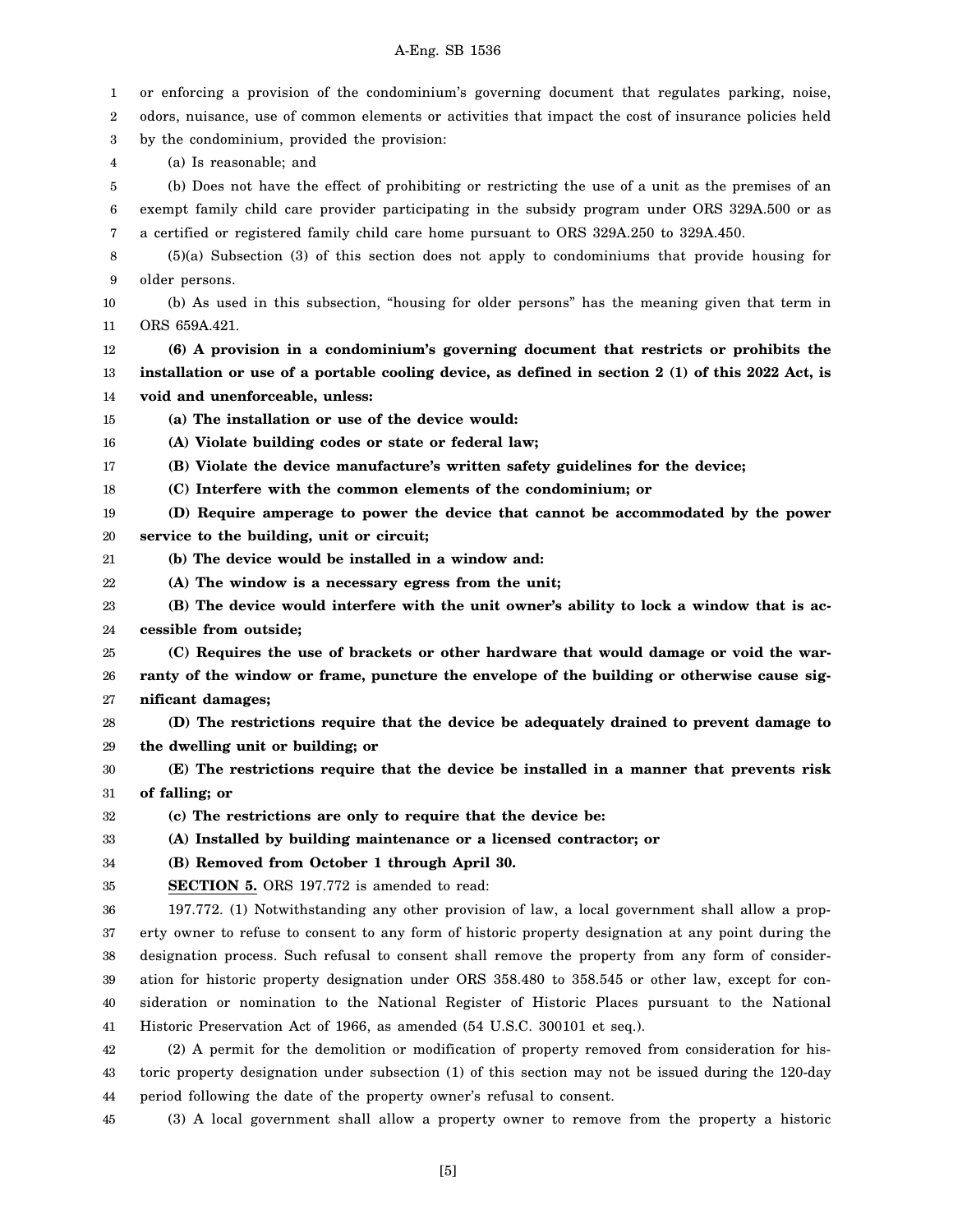1 2 3 4 5 6 7 8 9 10 11 12 13 14 15 16 17 18 19 20 21 22 23 24 25 26 27 28 29 30 31 32 33 34 35 36 37 38 39 40 41 42 43 44 45 property designation that was imposed on the property by the local government. **(4) A local government may not enforce any ordinance or design regulation restricting the use of a portable cooling device, as defined in section 2 (1) of this 2022 Act, based on a historic property designation for property used as a residential tenancy, unless: (a) The restriction is necessary to protect or prohibit the removal of historical architectural features of the property; or (b) The restriction only requires that the device be removed from October 1 through April 30. SECTION 6. (1) Section 2 of this 2022 Act applies to tenancies commenced before, on or after the effective date of this 2022 Act. (2) The amendments to ORS 94.779 by section 3 of this 2022 Act apply to provisions in governing documents adopted before, on or after the effective date of this 2022 Act. (3) The amendments to ORS 100.023 by section 4 of this 2022 Act apply to provisions in a condominium's governing document adopted before, on or after the effective date of this 2022 Act. (4) The amendments to ORS 197.772 by section 5 of this 2022 Act apply to ordinances and design regulations adopted by a local government before, on or after the effective date of this 2022 Act. HOUSING AND COMMUNITY SERVICES DEPARTMENT WEBSITE SECTION 7. Section 8 of this 2022 Act is added to and made a part of ORS chapter 458. SECTION 8. The Housing and Community Services Department shall make available on the department's website: (1) A list of dates and counties in which there exists an extreme heat event as defined in section 2 of this 2022 Act. Dates published on the website must remain on the website for at least one year. (2) Information regarding relevant programs and services available to landlords to provide adequate cooling under ORS 90.320 (1)(m) or 90.730 (3)(d), including: (a) Programs administered by the department; (b) Information provided by the Oregon Health Authority regarding programs administered by the authority; (c) Information provided by the State Department of Energy regarding programs administered by the department; (d) Programs administered by a nongovernmental entity that administers public purpose charges under ORS 757.612 (3)(d); and (e) Federal programs, rebates or incentives, including those administered by the Bonneville Power Administration. COOLING REQUIREMENTS IN NEW OR RENOVATED UNITS SECTION 9.** ORS 90.320 is amended to read: 90.320. (1) A landlord shall at all times during the tenancy maintain the dwelling unit in a habitable condition. For purposes of this section, a dwelling unit shall be considered unhabitable if it substantially lacks: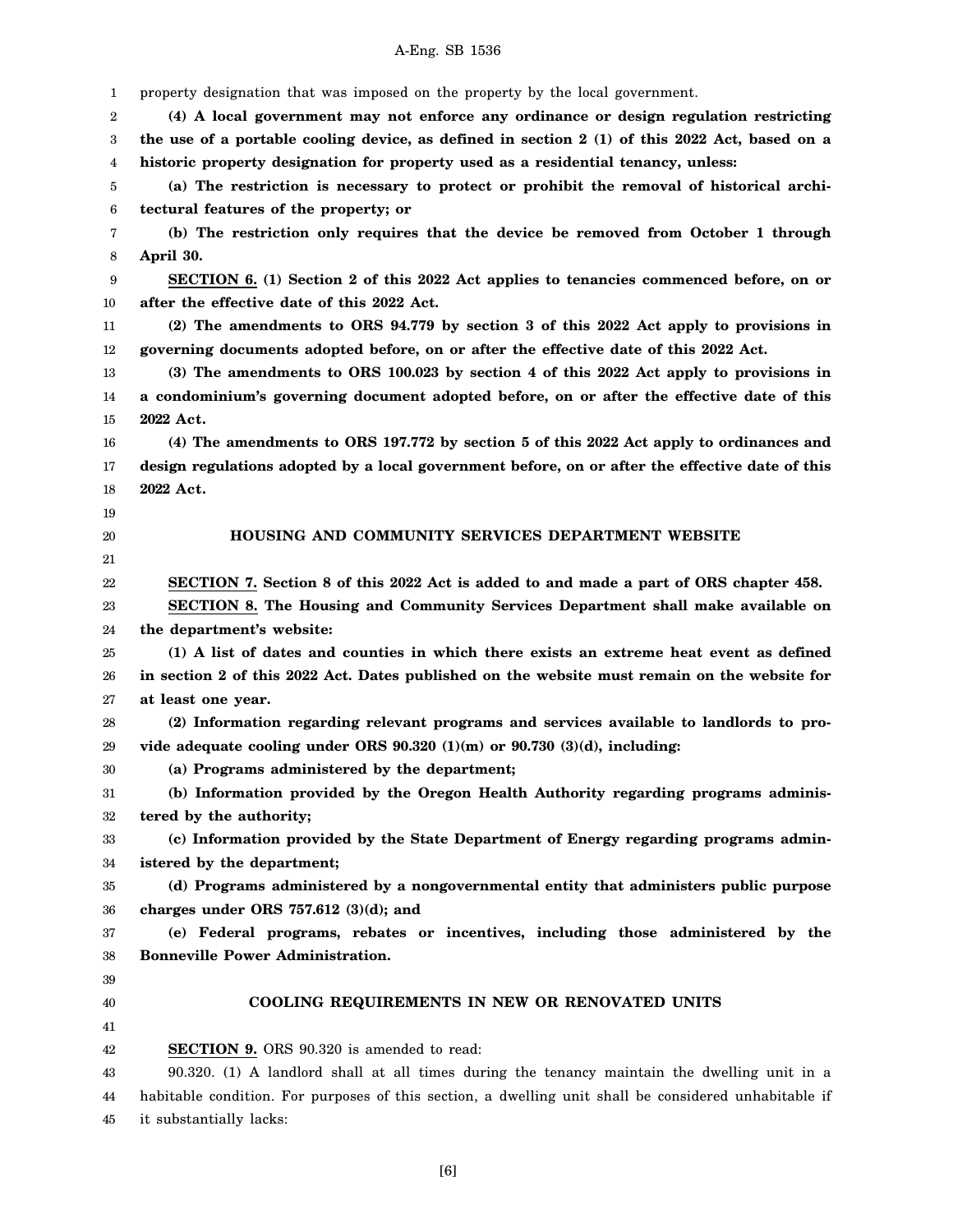1 2 3 4 5 6 7 8 9 10 11 12 13 14 15 16 17 18 19 20 21 22 23 24 25 26 (a) Effective waterproofing and weather protection of roof and exterior walls, including windows and doors; (b) Plumbing facilities that conform to applicable law in effect at the time of installation[*,*] and **are** maintained in good working order; (c) A water supply approved under applicable law that is: (A) Under the control of the tenant or landlord and is capable of producing hot and cold running water; (B) Furnished to appropriate fixtures; (C) Connected to a sewage disposal system approved under applicable law; and (D) Maintained so as to provide safe drinking water and to be in good working order to the extent that the system can be controlled by the landlord; (d) Adequate heating facilities that conform to applicable law at the time of installation and **are** maintained in good working order; (e) Electrical lighting with wiring and electrical equipment that conform to applicable law at the time of installation and **is** maintained in good working order; (f) Buildings, grounds and appurtenances at the time of the commencement of the rental agreement in every part safe for normal and reasonably foreseeable uses, clean, sanitary and free from all accumulations of debris, filth, rubbish, garbage, rodents and vermin, and all areas under control of the landlord kept in every part safe for normal and reasonably foreseeable uses, clean, sanitary and free from all accumulations of debris, filth, rubbish, garbage, rodents and vermin; (g) Except as otherwise provided by local ordinance or by written agreement between the landlord and the tenant, an adequate number of appropriate receptacles for garbage and rubbish in clean condition and good repair at the time of the commencement of the rental agreement, and the landlord shall provide and maintain appropriate serviceable receptacles thereafter and arrange for their removal; (h) Floors, walls, ceilings, stairways and railings maintained in good repair;

27 28 (i) Ventilating, air conditioning and other facilities and appliances, including elevators, maintained in good repair if supplied or required to be supplied by the landlord;

29 30 31 32 (j) Safety from fire hazards, including a working smoke alarm or smoke detector, with working batteries if solely battery-operated, provided only at the beginning of any new tenancy when the tenant first takes possession of the premises, as provided in ORS 479.270, but not to include the tenant's testing of the smoke alarm or smoke detector as provided in ORS 90.325 (1);

33 (k) A carbon monoxide alarm, and the dwelling unit:

34 (A) Contains a carbon monoxide source; or

35 36 37 (B) Is located within a structure that contains a carbon monoxide source and the dwelling unit is connected to the room in which the carbon monoxide source is located by a door, ductwork or a ventilation shaft; [*or*]

38 39 40 41 (L) Working locks for all dwelling entrance doors, and, unless contrary to applicable law, latches for all windows, by which access may be had to that portion of the premises that the tenant is entitled under the rental agreement to occupy to the exclusion of others and keys for those locks that require keys[*.*]**; or**

42 43 **(m) For a dwelling unit in a building where building permits for its construction were issued on or after April 1, 2024, adequate cooling facilities that:**

44 **(A) Provide cooling in at least one room of the dwelling unit, not including a bathroom;**

45 **(B) Conform to applicable law at the time of installation and are maintained in good**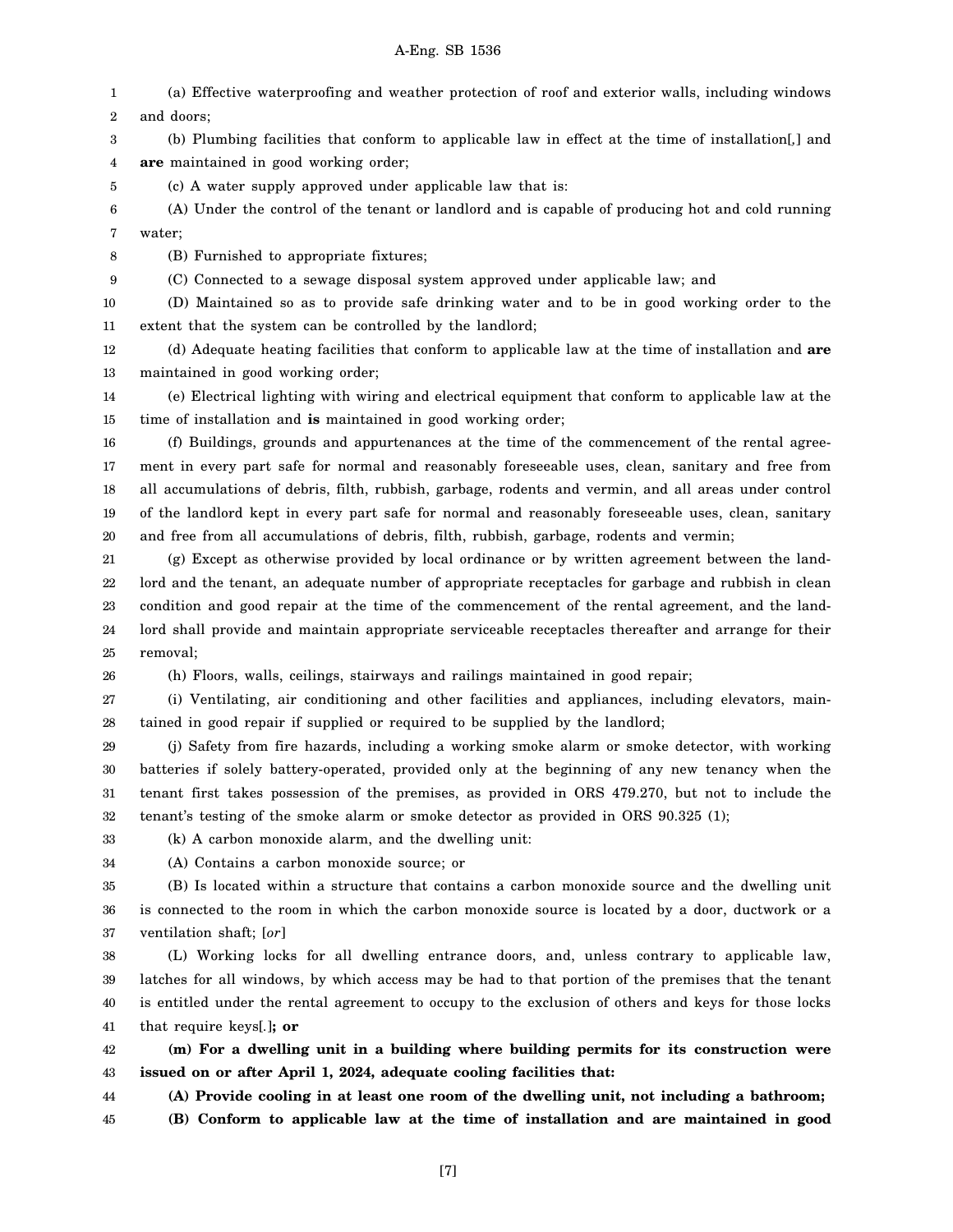1 **working order; and**

2 3 **(C) May include central air conditioning, an air-source or ground-source heat pump or a portable air conditioning device that is provided by the landlord.**

4 5 [*(2)*] **(3)** The landlord and tenant may agree in writing that the tenant is to perform specified repairs, maintenance tasks and minor remodeling only if:

6 7 (a) The agreement of the parties is entered into in good faith and not for the purpose of evading the obligations of the landlord;

8 9 (b) The agreement does not diminish the obligations of the landlord to other tenants in the premises; and

10 11 (c) The terms and conditions of the agreement are clearly and fairly disclosed and adequate consideration for the agreement is specifically stated.

12 13 14 15 16 17 [*(3)*] **(4)** Any provisions of this section that reasonably apply only to a structure that is used as a home, residence or sleeping place [*shall*] **do** not apply to a manufactured dwelling, recreational vehicle or floating home where the tenant owns the manufactured dwelling, recreational vehicle or floating home, rents the space and, in the case of a dwelling or home, the space is not in a facility. Manufactured dwelling or floating home tenancies in which the tenant owns the dwelling or home and rents space in a facility [*shall be*] **are** governed by ORS 90.730[*,*] **and** not by this section.

18

**SECTION 10.** ORS 90.730 is amended to read:

19 20 90.730. (1) As used in this section, "facility common areas" means all areas under control of the landlord and held out for the general use of tenants.

21 22 23 24 25 (2) A landlord who rents a space for a manufactured dwelling or floating home shall at all times during the tenancy maintain the rented space, vacant spaces in the facility and the facility common areas in a habitable condition. The landlord does not have a duty to maintain a dwelling or home. A landlord's habitability duty under this section includes only the matters described in subsections (3) to (6) of this section.

26 27 (3) For purposes of this section, a rented space is considered unhabitable if it substantially lacks:

28 29 30 (a) A sewage disposal system and a connection to the space approved under applicable law at the time of installation and maintained in good working order to the extent that the sewage disposal system can be controlled by the landlord;

31 32 33 (b) If required by applicable law, a drainage system reasonably capable of disposing of storm water, ground water and subsurface water, approved under applicable law at the time of installation and maintained in good working order;

34 35 36 (c) A water supply and a connection to the space approved under applicable law at the time of installation and maintained so as to provide safe drinking water and to be in good working order to the extent that the water supply system can be controlled by the landlord;

37 38 39 40 (d) An electrical supply and a connection to the space approved under applicable law at the time of installation and maintained in good working order **and of sufficient amperage to meet reasonable year-round needs for electrical heating and cooling uses,** to the extent that the electrical supply system can be controlled by the landlord;

41 42 43 44 (e) A natural gas or propane gas supply and a connection to the space approved under applicable law at the time of installation and maintained in good working order to the extent that the gas supply system can be controlled by the landlord, if the utility service is provided within the facility pursuant to the rental agreement;

45

(f) At the time of commencement of the rental agreement, buildings, grounds and appurtenances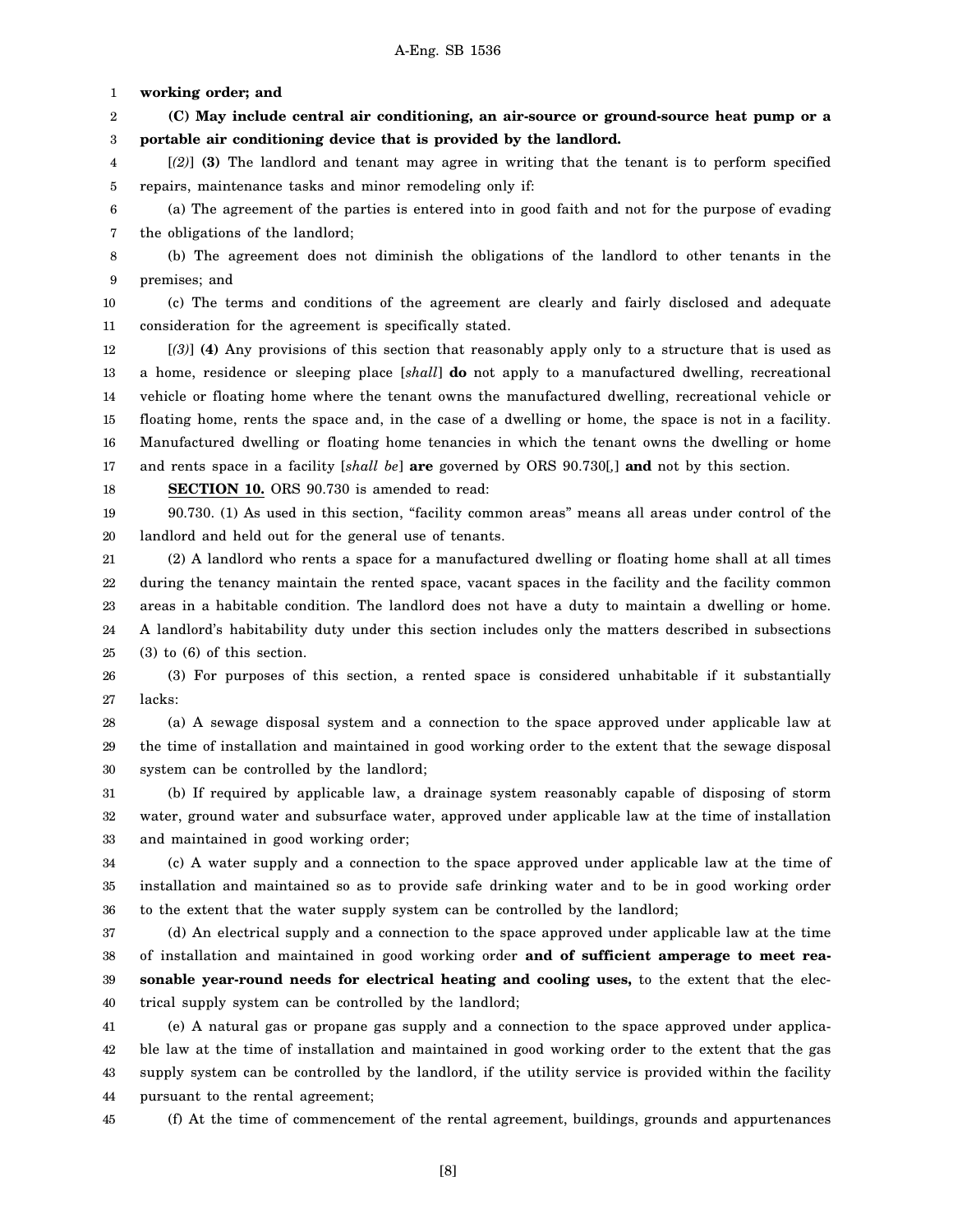1 2 that are kept in every part safe for normal and reasonably foreseeable uses, clean, sanitary and free from all accumulations of debris, filth, rubbish, garbage, rodents and vermin;

3 4 5 6 7 (g) Excluding the normal settling of land, a surface or ground capable of supporting a manufactured dwelling approved under applicable law at the time of installation and maintained to support a dwelling in a safe manner so that it is suitable for occupancy. A landlord's duty to maintain the surface or ground arises when the landlord knows or should know of a condition regarding the surface or ground that makes the dwelling unsafe to occupy; and

8 9 10 (h) Completion of any landlord-provided space improvements, including but not limited to installation of carports, garages, driveways and sidewalks, approved under applicable law at the time of installation.

11 12 (4) A rented space is considered unhabitable if the landlord does not maintain a hazard tree as required by ORS 90.727.

13 14 (5) A vacant space in a facility is considered unhabitable if the space substantially lacks safety from the hazards of fire or injury.

15 (6) A facility common area is considered unhabitable if it substantially lacks:

16 17 18 (a) Buildings, grounds and appurtenances that are kept in every part safe for normal and reasonably foreseeable uses, clean, sanitary and free from all accumulations of debris, filth, rubbish, garbage, rodents and vermin;

19 (b) Safety from the hazards of fire;

20 (c) Trees, shrubbery and grass maintained in a safe manner;

21 22 23 24 (d) If supplied or required to be supplied by the landlord to a common area, a water supply system, sewage disposal system or system for disposing of storm water, ground water and subsurface water approved under applicable law at the time of installation and maintained in good working order to the extent that the system can be controlled by the landlord; and

25 26 27 28 29 (e) Except as otherwise provided by local ordinance or by written agreement between the landlord and the tenant, an adequate number of appropriate receptacles for garbage and rubbish in clean condition and good repair at the time of commencement of the rental agreement and for which the landlord shall provide and maintain appropriate serviceable receptacles thereafter and arrange for their removal.

30 31 (7) The landlord and tenant may agree in writing that the tenant is to perform specified repairs, maintenance tasks and minor remodeling only if:

32 33 (a) The agreement of the parties is entered into in good faith and not for the purpose of evading the obligations of the landlord;

34 35 (b) The agreement does not diminish the obligations of the landlord to other tenants on the premises; and

36 37 (c) The terms and conditions of the agreement are clearly and fairly disclosed and adequate consideration for the agreement is specifically stated.

38 39 **SECTION 11. The amendments to ORS 90.730 by section 10 of this 2022 Act apply only to spaces in which, on or after the effective date of this 2022 Act:**

40 41 **(1) A new manufactured dwelling or floating home is connected to the electrical supply; or**

42 **(2) The electrical supply or electrical supply connection is replaced.**

44 **RESIDENTIAL HEAT PUMP REBATES AND GRANTS**

45

43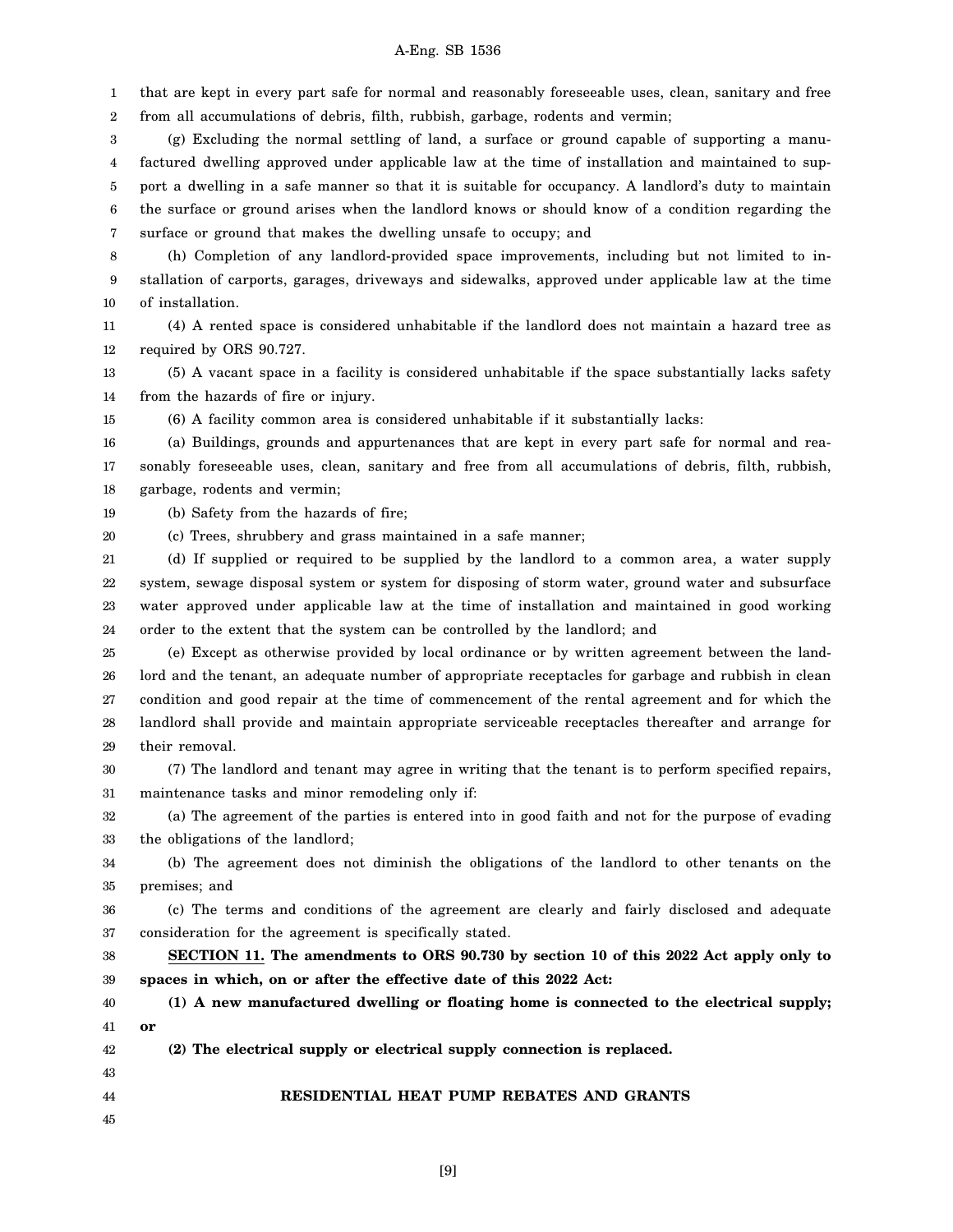1 2 3 4 5 6 7 8 9 10 11 12 13 14 15 16 17 18 19 20 21 22 23 24 25 26 27 28 29 30 31 32 33 34 35 36 37 38 39 40 41 42 43 44 **SECTION 12. (1) The State Department of Energy shall provide rebates for the purchase and installation of air-source or ground-source heat pumps to owners of a dwelling unit used as a residential tenancy and to owners of a manufactured dwelling or recreational vehicle who rent a space in a manufactured dwelling or recreational vehicle park. (2)(a) Rebates available under this section may only be claimed by a contractor that installs a heat pump for the owner of a residential dwelling unit in Oregon. A contractor that claims a rebate under this section must use the full amount of the rebate to reduce the net cost to the customer of the purchase of the heat pump for which the rebate is issued. (b) The amount that may be claimed as a rebate under this section may not exceed: (A) For the owner of a dwelling unit used as a residential tenancy, 60 percent of the purchase price of the heat pump. (B) For the owner of a manufactured dwelling or recreation vehicle, a percentage of the purchase price of the heat pump as established by the department. (c) To be eligible to claim a rebate on behalf of a customer under this section, a contractor that installs a heat pump must, at the time of the installation: (A) Hold any license, bond, insurance or permit required to sell and install the heat pump; (B) Demonstrate a history of compliance with the rules and other requirements of the Construction Contractors Board, the Bureau of Labor and Industries and the Workers' Compensation Division and the Occupational Safety and Health Division of the Department of Consumer and Business Services; and (C) Meet any other certification requirements set forth in rules adopted by the State Department of Energy. (3) To claim a rebate under this section, a contractor must: (a) Before installing a heat pump, apply to the department to reserve a rebate on behalf of the customer for whom the heat pump will be installed. (b) After installing the heat pump, verify the purchase and installation of the heat pump on a form provided by the department that must contain: (A) The location of the heat pump; (B) A description of the heat pump; (C) Evidence that the contractor is eligible to claim a rebate under subsection (2)(c) of this section; (D) A statement signed by both the contractor and the customer for whom the heat pump is installed that the customer has received the full value of the rebate as a reduction in the net cost of the purchase and installation of the heat pump and that the rebate was clearly reflected on an invoice provided to the customer; (E) The projected energy savings from the installation of the heat pump; and (F) Any other information that the department determines is necessary. (4) Rebates made under this section must be made from moneys in the Residential Heat Pump Fund established under section 14 of this 2022 Act. A rebate may be made only if there are moneys available in the fund to make the rebate. (5) Pursuant to the procedures for a contested case under ORS chapter 183, the department may: (a) Deny or revoke a contractor's eligibility to claim a rebate on behalf of a customer**

45 **under this section if the department finds that:**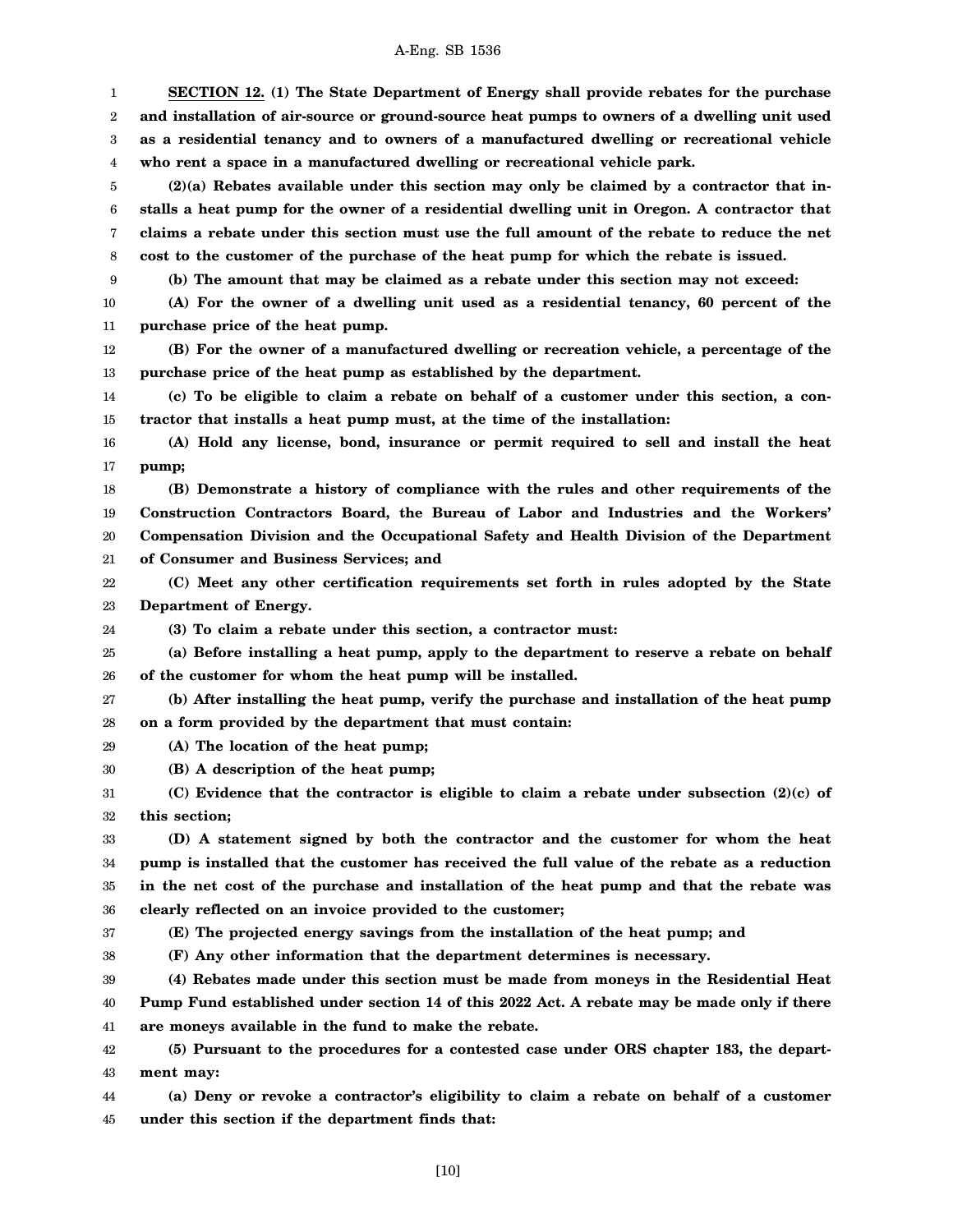| 1  | (A) The contractor's eligibility was obtained by fraud or misrepresentation by the con-      |
|----|----------------------------------------------------------------------------------------------|
| 2  | tractor;                                                                                     |
| 3  | (B) The contractor's performance for installation of heat pumps does not meet industry       |
| 4  | standards; or                                                                                |
| 5  | (C) The contractor has misrepresented to customers either the program established un-        |
| 6  | der this section or the nature or quality of the heat pumps for which rebates are available. |
| 7  | (b) Revoke a rebate or a portion of a rebate made under this section if the department       |
| 8  | finds that:                                                                                  |
| 9  | (A) The rebate was obtained by fraud or misrepresentation; or                                |
| 10 | (B) The rebate was obtained by mistake or miscalculation.                                    |
| 11 | $(6)(a)$ The department may adopt rules to administer the rebate program.                    |
| 12 | (b) In adopting rules under this section, the department may coordinate or consult with:     |
| 13 | (A) The Housing and Community Services Department, the Building Codes Division of the        |
| 14 | Department of Consumer and Business Services and any other relevant state agencies;          |
| 15 | (B) Nonprofit organizations and utilities; and                                               |
| 16 | (C) Other incentive providers.                                                               |
| 17 | (c) Rules adopted under this section may include:                                            |
| 18 | (A) Preferences for providing rebates that benefit low and moderate income residential       |
| 19 | tenants:                                                                                     |
| 20 | (B) Preferences for providing rebates to support heat pumps with superior energy effi-       |
| 21 | ciency;                                                                                      |
| 22 | (C) Provisions for determining eligibility and verification of heat pumps; and               |
| 23 | (D) Policies and procedures for the administration and enforcement of this section and       |
| 24 | section 14 of this 2022 Act, which may include policies and procedures for audits and in-    |
| 25 | spections.                                                                                   |
| 26 | SECTION 13. (1) The State Department of Energy shall provide grants for upgrades, in-        |
| 27 | cluding electrical and mechanical upgrades, to facilitate the installation of heat pumps for |
| 28 | owners of a dwelling unit or a manufactured dwelling for whom a rebate has been reserved     |
| 29 | under section 12 $(3)(a)$ of this 2022 Act.                                                  |
| 30 | (2) Grants made under this section must be made from moneys in the Residential Heat          |
| 31 | Pump Fund established under section 14 of this 2022 Act. A grant may be made only if there   |
| 32 | are moneys available in the fund to make the grant.                                          |
| 33 | (3)(a) The department shall adopt rules to administer the grant program.                     |
| 34 | (b) In adopting rules under this section, the department may coordinate or consult with:     |
| 35 | (A) The Housing and Community Services Department, the Building Codes Division of the        |
| 36 | Department of Consumer and Business Services, the United States Department of Energy         |
| 37 | and any other relevant agencies;                                                             |
| 38 | (B) Nonprofit organizations and utilities; and                                               |
| 39 | (C) Other incentive providers.                                                               |
| 40 | (c) Rules adopted under this section must include:                                           |
| 41 | (A) Preferences for providing grants that benefit low and moderate income residential        |
| 42 | tenants;                                                                                     |
| 43 | (B) Provisions for determining eligibility and verification of the upgrades; and             |
| 44 | (C) Policies and procedures for the administration and enforcement of this section.          |
|    |                                                                                              |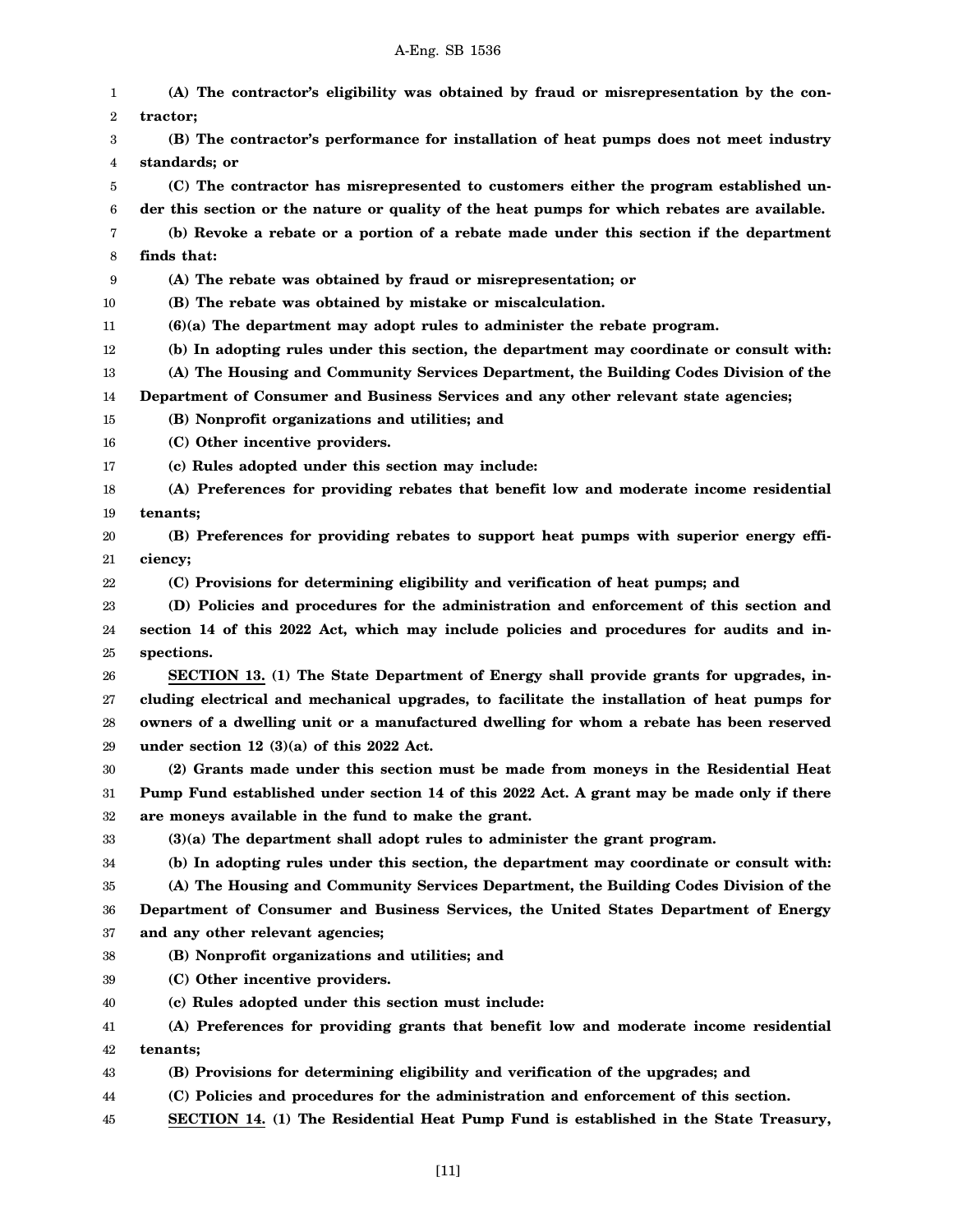1 2 3 4 5 6 7 8 9 10 11 12 13 14 15 16 17 18 19 20 21 22 23 24 25 26 27 28 29 30 31 32 33 34 35 36 37 38 39 40 41 42 43 44 45 **separate and distinct from the General Fund. Moneys in the Residential Heat Pump Fund consist of: (a) Amounts donated to the fund; (b) Amounts appropriated or otherwise transferred to the fund by the Legislative Assembly; and (c) Other amounts deposited into the fund from any public or private source. (2) Moneys in the fund are continuously appropriated to the State Department of Energy to be used to provide grants and rebates under sections 12 and 13 of this 2022 Act and to pay the costs and expenses of the department related to the administration and implementation of sections 12 and 13 of this 2022 Act. (3) In each calendar year, of the moneys available for issuing grants and rebate from the fund: (a) 25 percent must be reserved for affordable housing providers; and (b) 25 percent must be reserved for loans for owners of units occupied by households whose income is less than 80 percent of the area median income. SECTION 15. In addition to and not in lieu of any other appropriation, there is appropriated to the State Department of Energy, for the biennium ending June 30, 2023, out of the General Fund, the amount of \$15,000,000 for deposit into the Residential Heat Pump Fund established under section 14 of this 2022 Act. SECTION 16. (1) Sections 12 to 15 of this 2022 Act are repealed on January 2, 2025. (2) On the date of the repeal of sections 12 to 15 of this 2022 Act under subsection (1) of this section, any moneys in the Residential Heat Pump Fund that are unexpended, unobligated and not subject to any conditions or reservations under section 12 (3)(a) of this 2022 Act are transferred to the General Fund. COMMUNITY COOLING CENTERS SECTION 17. (1) The State Department of Energy shall provide grants to a nongovernmental entity that administers public purpose charges under ORS 757.612 (3)(d) to enable the nongovernmental entity to assist landlords in creating or operating, whenever there is an extreme heat event as defined in section 2 of this 2022 Act for the county of the premises, one or more private community cooling spaces available to the landlord's tenants during the extreme heat event that are on or near the premises and that maintain a temperature of not higher than 80 degrees Fahrenheit. (2) Assistance provided under this section may include: (a) Grants to landlords to create or operate community cooling spaces that will accommodate at least five individuals. (b) Information to landlords regarding: (A) Lists of providers and installers of suitable cooling devices; (B) Private and government programs that may be used to create or operate community cooling spaces; and (C) Best practices and model technical specifications for installing and operating various temporary and permanent community cooling spaces. (c) Promoting the services of the nongovernmental entity under this section. SECTION 18. In addition to and not in lieu of any other appropriation, there is appro-**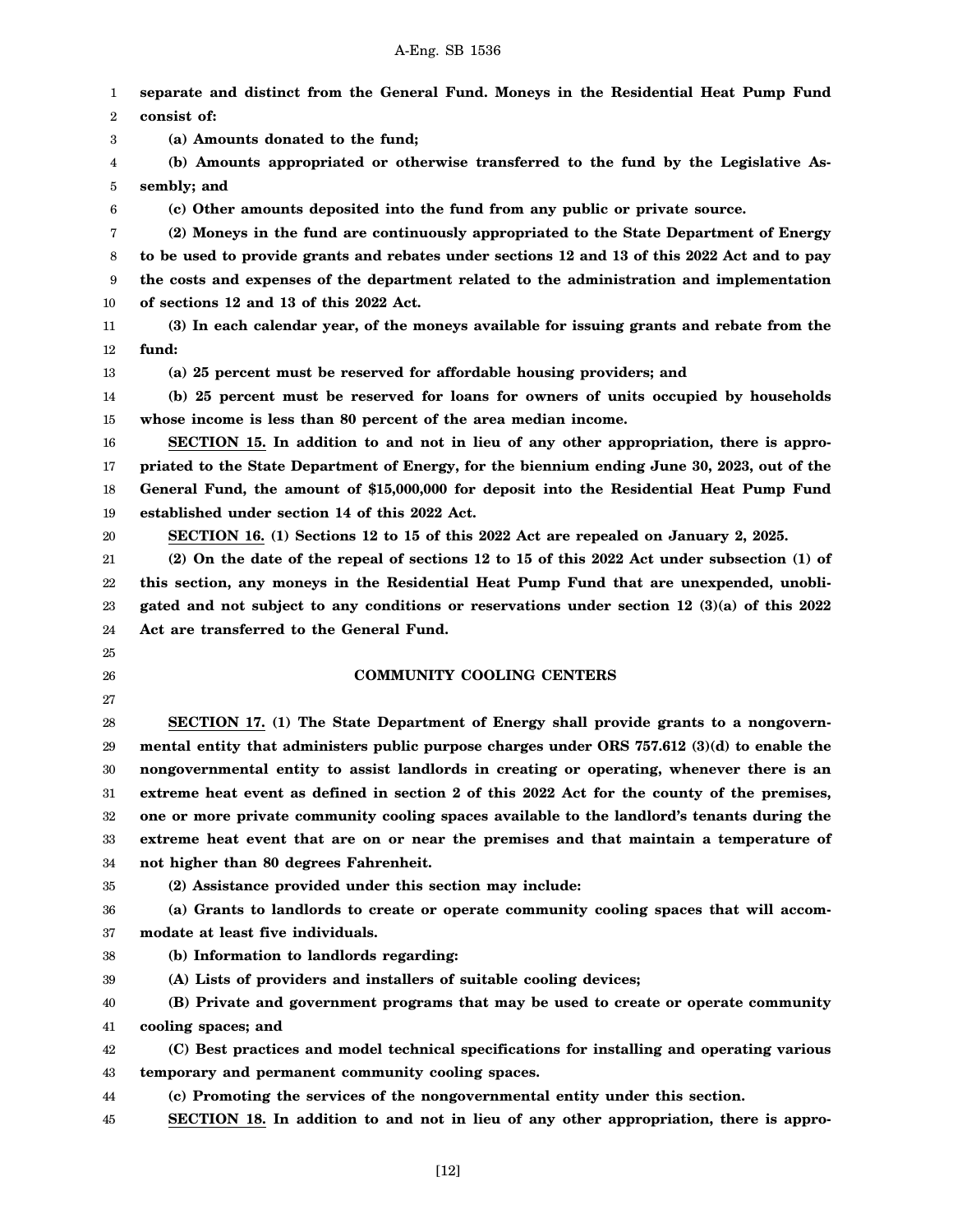| 1  | priated to the State Department of Energy, for the biennium ending June 30, 2023, out of the       |
|----|----------------------------------------------------------------------------------------------------|
| 2  | General Fund, the amount of \$1,000,000, to provide grants under section 17 of this 2022 Act.      |
| 3  |                                                                                                    |
| 4  | <b>COOLING NEEDS STUDY</b>                                                                         |
| 5  |                                                                                                    |
| 6  | SECTION 19. (1) The State Department of Energy shall study the cooling and electrical              |
| 7  | needs of publicly supported housing as defined in ORS 456.250, manufactured dwelling parks         |
| 8  | and recreational vehicle parks. The study should detail information including but not limited      |
| 9  | to the following:                                                                                  |
| 10 | (a) The prevalence of cooling facilities;                                                          |
| 11 | (b) The need for cooling facilities;                                                               |
| 12 | (c) Barriers to transitioning housing and parks to include cooling facilities; and                 |
| 13 | (d) When possible, specific scenarios for properties in development or preservation to add         |
| 14 | cooling facilities.                                                                                |
| 15 | (2) The Building Codes Division of the Department of Consumer and Business Services                |
| 16 | shall provide assistance in conducting the study under this section.                               |
| 17 | SECTION 20. In addition to and not in lieu of any other appropriation, there is appro-             |
| 18 | priated to the State Department of Energy, for the biennium ending June 30, 2023, out of the       |
| 19 | General Fund, the amount of \$500,000, to perform the duties of the department under section       |
| 20 | 19 of this 2022 Act.                                                                               |
| 21 | SECTION 21. Section 19 of this 2022 Act is repealed on January 2, 2025.                            |
| 22 |                                                                                                    |
| 23 | STATE DEPARTMENT OF ENERGY REPORTS                                                                 |
| 24 |                                                                                                    |
| 25 | SECTION 22. No later than September 15, 2023, the State Department of Energy shall                 |
| 26 | provide a report to an appropriate interim committee of the Legislative Assembly in the            |
| 27 | manner provided in ORS 192.245 on:                                                                 |
| 28 | (1) The heat pump grants and rebates under sections 12 and 13 of this 2022 Act;                    |
| 29 | (2) The community cooling centers under section 17 of this 2022 Act; and                           |
| 30 | (3) The results of the cooling needs study under section 19 of this 2022 Act.                      |
| 31 |                                                                                                    |
| 32 | <b>WARMING AND COOLING SHELTERS</b>                                                                |
| 33 |                                                                                                    |
| 34 | <b>SECTION 23.</b> ORS 431A.410 is amended to read:                                                |
| 35 | 431A.410. (1) As used in this section, "smoke filtration system" means an air filtration system    |
| 36 | capable of removing particulates and other harmful components of wildfire smoke in a public build- |
| 37 | ing.                                                                                               |
| 38 | (2) In consultation and coordination with the Oregon Health Authority, the Department of Hu-       |
| 39 | man Services shall establish and implement a grant program that allows local governments to:       |
| 40 | (a) Establish emergency [clean air] shelters for clean air, warming or cooling.                    |
| 41 | (b) Equip public buildings with:                                                                   |
| 42 | (A) Smoke filtration systems so the public buildings may serve as cleaner air spaces during        |
| 43 | wildfire smoke and other poor air quality events.                                                  |
| 44 | (B) Warming or cooling facilities so the public buildings may serve as temperate spaces            |
| 45 | during dangerously hot or cold conditions.                                                         |